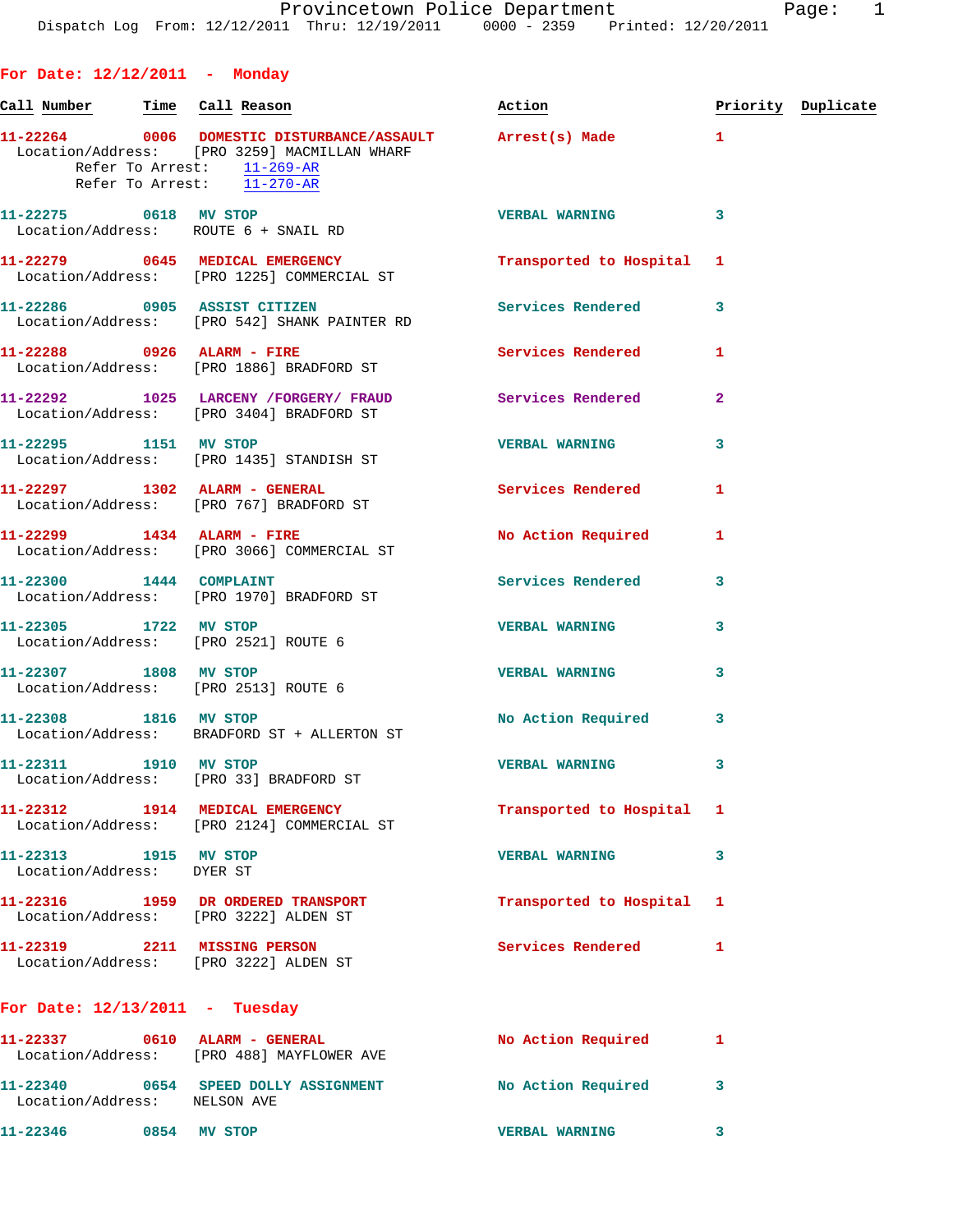|                                                                       | Provincetown Police Department<br>Dispatch Log From: 12/12/2011 Thru: 12/19/2011 0000 - 2359 Printed: 12/20/2011 |                           |                |
|-----------------------------------------------------------------------|------------------------------------------------------------------------------------------------------------------|---------------------------|----------------|
|                                                                       | Location/Address: SHANKPAINTER RD + BRADFORD ST                                                                  |                           |                |
| 11-22351 1207 ALARM - FIRE                                            | Location/Address: [PRO 488] MAYFLOWER AVE                                                                        | No Action Required        | 1              |
|                                                                       | 11-22352 1256 SUSPICIOUS ACTIVITY<br>Location/Address: [PRO 1528] BROWNE ST                                      | Services Rendered         | $\mathbf{2}$   |
|                                                                       | 11-22353 1329 SUSPICIOUS ACTIVITY<br>Location/Address: [PRO 2818] CONWELL ST                                     | No Action Required        | $\mathbf{2}$   |
|                                                                       | 11-22354 1342 LARCENY /FORGERY/ FRAUD Services Rendered Location/Address: BRADFORD ST                            |                           | $\overline{a}$ |
|                                                                       | 11-22356 1402 FOUND BLACK CASE/RETURNED<br>Location/Address: [PRO 542] SHANK PAINTER RD                          | No Action Required        | 3              |
| 11-22357 1636 MEDICAL EMERGENCY<br>Location/Address: [PRO 500] OAK DR |                                                                                                                  | <b>Services Rendered</b>  | 1              |
| 11-22359 1651 MV STOP<br>Location/Address: [PRO 521] ROUTE 6          |                                                                                                                  | <b>VERBAL WARNING</b>     | 3              |
| 11-22360 1652 MV STOP                                                 | Location: [PRO 3431] LOPES SQUARE                                                                                | <b>VERBAL WARNING</b>     | 3              |
|                                                                       | 11-22362 1814 FOUND CHEVY KEY<br>Location/Address: [PRO 210] COMMERCIAL ST                                       | Services Rendered         | 3              |
| 11-22364 1837 MV STOP                                                 | Location/Address: PRISCILLA ALDEN RD + BRADFORD ST                                                               | <b>VERBAL WARNING</b>     | 3              |
| 11-22366 1920 MV STOP<br>Location/Address: CUDWORTH ST                |                                                                                                                  | <b>VERBAL WARNING</b>     | 3              |
|                                                                       | 11-22371 2133 MEDICAL EMERGENCY<br>Location/Address: [PRO 3600] COMMERCIAL ST                                    | Transported to Hospital   | 1              |
| For Date: $12/14/2011$ - Wednesday                                    |                                                                                                                  |                           |                |
| Location/Address: [PRO 3222] ALDEN ST                                 | 11-22383 0203 DR ORDERED TRANSPORT                                                                               | Transported to Hospital 1 |                |
|                                                                       | 11-22389 0700 ALARM - FIRE<br>Location/Address: [PRO 488] MAYFLOWER AVE                                          | Services Rendered         | 1              |
|                                                                       | 11-22390 0702 SPEED DOLLY ASSIGNMENT<br>Location/Address: [PRO 2493] BRADFORD ST                                 | Services Rendered         | 3              |
|                                                                       | 11-22391 0732 ASSIST AGENCY / MUTUAL AID Services Rendered<br>Location/Address: [PRO 542] SHANK PAINTER RD       |                           | 3              |
|                                                                       | 11-22396 1149 ALARM - GENERAL<br>Location/Address: [PRO 488] MAYFLOWER AVE                                       | <b>Services Rendered</b>  | 1              |
|                                                                       | 11-22399 1330 LARCENY /FORGERY/ FRAUD Services Rendered<br>Location/Address: [PRO 1179] NELSON AVE               |                           | $\mathbf{2}$   |
|                                                                       | 11-22401 1532 SERVE RESTRAINING ORDER Services Rendered<br>Location/Address: [PRO 542] SHANK PAINTER RD          |                           | $\mathbf{2}$   |
| 11-22403 1613 MV STOP                                                 | Location/Address: [PRO 2521] ROUTE 6                                                                             | <b>VERBAL WARNING</b>     | 3              |
| 11-22405 1631 MV STOP                                                 | Location/Address: [PRO 106] COMMERCIAL ST                                                                        | <b>VERBAL WARNING</b>     | 3              |
| 11-22406 1635 MV STOP                                                 | Location/Address: [PRO 2521] ROUTE 6                                                                             | <b>VERBAL WARNING</b>     | 3              |

Page: 2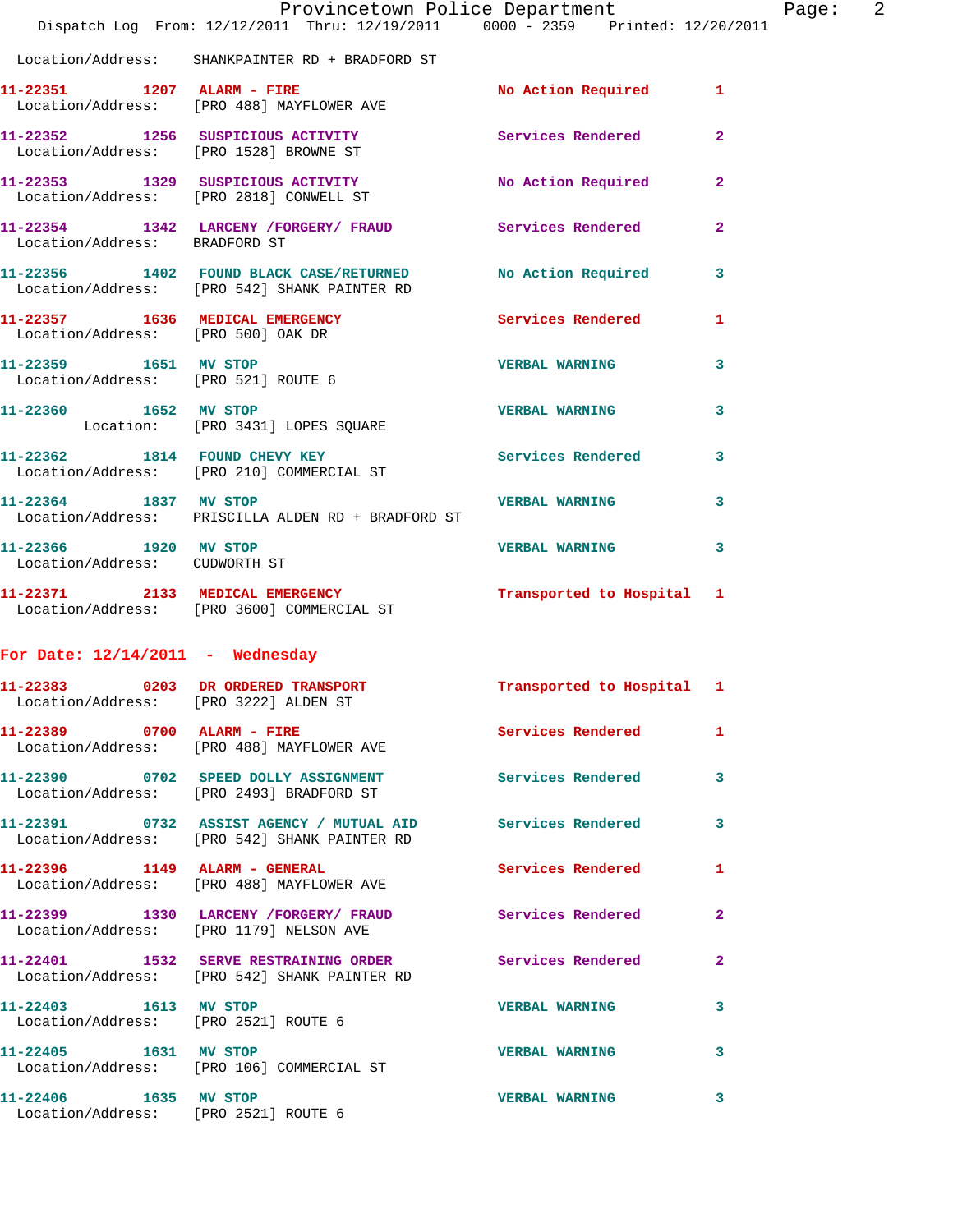|                                                       | Dispatch Log From: 12/12/2011 Thru: 12/19/2011 0000 - 2359 Printed: 12/20/2011                           | Provincetown Police Department |              | Page: 3 |  |
|-------------------------------------------------------|----------------------------------------------------------------------------------------------------------|--------------------------------|--------------|---------|--|
|                                                       | 11-22409 1655 MV STOP 16 CONTROL TO THE VERBAL WARNING<br>Location/Address: BRADFORD ST + WASHINGTON AVE |                                | $\mathbf{3}$ |         |  |
| 11-22411 1713 MV STOP                                 | Location/Address: RYDER ST + COMMERCIAL ST                                                               | <b>VERBAL WARNING</b> 3        |              |         |  |
|                                                       | 11-22413 1755 LOST INDIANA DRIVER'S LICENSE Services Rendered 3<br>Location/Address: COMMERCIAL ST       |                                |              |         |  |
|                                                       | 11-22418 1944 MV STOP<br>Location/Address: [PRO 2479] ROUTE 6                                            | <b>VERBAL WARNING</b>          | $\mathbf{3}$ |         |  |
| For Date: $12/15/2011$ - Thursday                     |                                                                                                          |                                |              |         |  |
|                                                       | 11-22425 0030 MEDICAL EMERGENCY<br>Location/Address: [PRO 1437] TREMONT ST                               | Transported to Hospital 1      |              |         |  |
| 11-22436 0143 MV STOP                                 | Location/Address: BRADFORD ST + STANDISH ST                                                              | <b>VERBAL WARNING</b>          | $\mathbf{3}$ |         |  |
|                                                       | 11-22437 0151 SUSPICIOUS M/V<br>Location/Address: [PRO 1703] HOWLAND ST                                  | Services Rendered 2            |              |         |  |
|                                                       | 11-22441 0256 SUSPICIOUS M/V<br>Location/Address: STANDISH AVE + COMMERCIAL ST                           | Services Rendered 2            |              |         |  |
|                                                       | 11-22447 0653 MV STOP<br>Location/Address: [PRO 536] SHANK PAINTER RD                                    | <b>VERBAL WARNING</b>          | 3            |         |  |
| 11-22454 0724 MV STOP                                 | Location/Address: BRADFORD ST + WEST VINE ST                                                             | <b>VERBAL WARNING 3</b>        |              |         |  |
| 11-22455 0724 MV STOP<br>Location/Address: CONWELL ST |                                                                                                          | Citation/Warning Issued 3      |              |         |  |
|                                                       | 11-22457 0738 BRADFORD CLOSED<br>Location/Address: HOWLAND ST + KENDALL LN                               | Services Rendered 3            |              |         |  |
|                                                       | 11-22458 0739 ALARM - GENERAL<br>Location/Address: [PRO 1892] SHANK PAINTER RD                           | Services Rendered 1            |              |         |  |
| 11-22462 0911 MV STOP                                 | Location/Address: COURT ST + COMMERCIAL ST                                                               | VERBAL WARNING 3               |              |         |  |
| 11-22470 1153 MV STOP                                 | Location/Address: CONWELL ST + ROUTE 6                                                                   | Citation/Warning Issued 3      |              |         |  |
|                                                       | 11-22473 1235 ASSIST AGENCY / MUTUAL AID Could Not Locate 3<br>Location/Address: [PRO 638] COMMERCIAL ST |                                |              |         |  |
|                                                       | 11-22475 1332 MISSING PERSON<br>Location/Address: [PRO 542] SHANK PAINTER RD                             | Services Rendered 1            |              |         |  |
| 11-22476 1349 MV STOP<br>Location/Address: PRINCE ST  |                                                                                                          | No Action Required 3           |              |         |  |
|                                                       | 11-22477 1418 MV STOP<br>Location/Address: [PRO 731] BRADFORD ST                                         | <b>VERBAL WARNING</b>          | $\mathbf{3}$ |         |  |
|                                                       | 11-22481 1508 ASSIST CITIZEN<br>Location/Address: [PRO 542] SHANK PAINTER RD                             | Services Rendered 3            |              |         |  |
|                                                       | 11-22482 1538 MEDICAL EMERGENCY<br>Location/Address: [PRO 3217] OFF CONWELL ST                           | Transported to Hospital 1      |              |         |  |
| 11-22487 1719 MV STOP                                 | Location/Address: [PRO 2513] ROUTE 6                                                                     | VERBAL WARNING 3               |              |         |  |
|                                                       | 11-22488 1723 MV STOP<br>Location/Address: PRINCE ST + BRADFORD ST                                       | <b>VERBAL WARNING</b>          | 3            |         |  |
|                                                       |                                                                                                          |                                |              |         |  |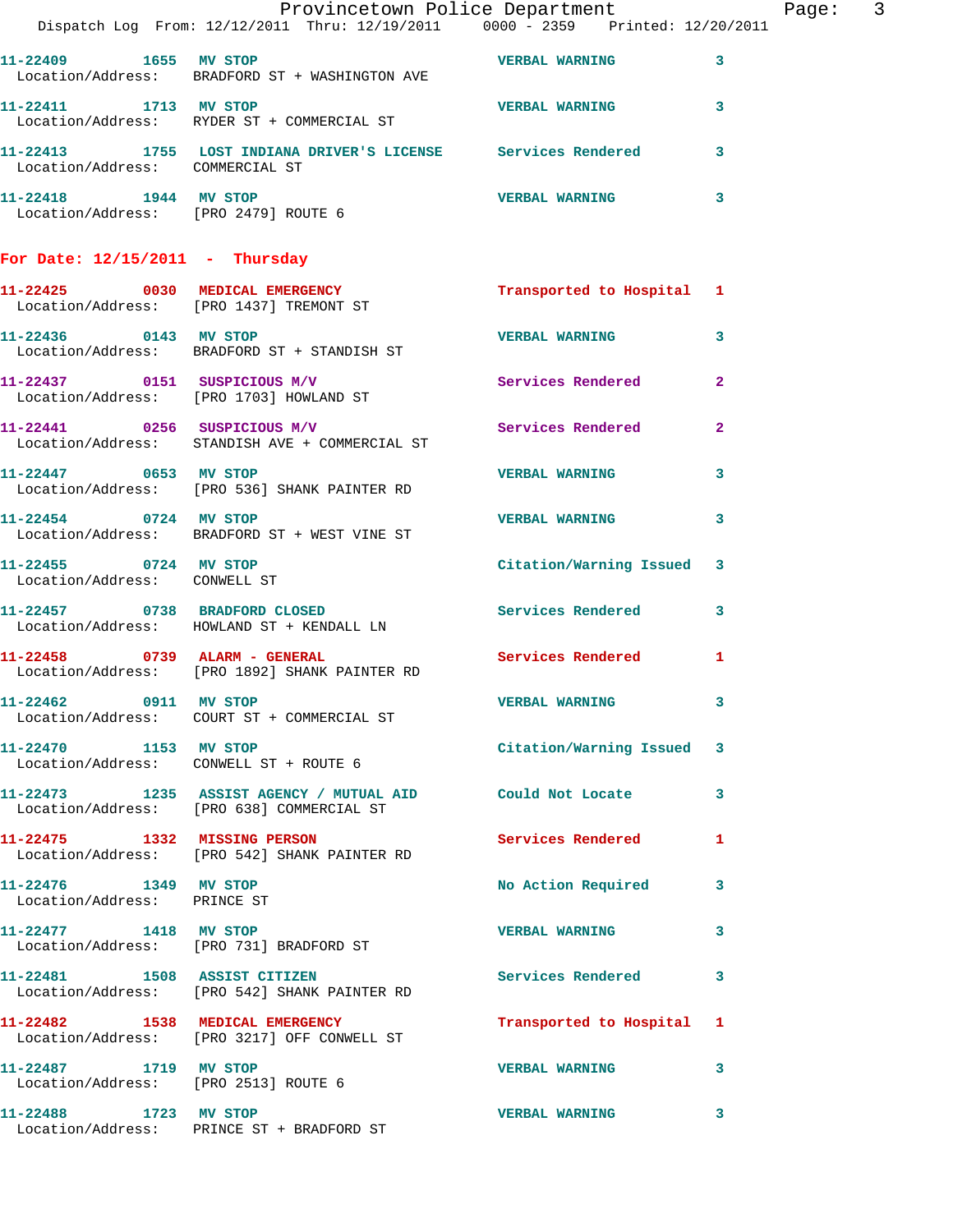|                                                                          | Provincetown Police Department                                                                                |                            | Page: 4      |
|--------------------------------------------------------------------------|---------------------------------------------------------------------------------------------------------------|----------------------------|--------------|
|                                                                          | Dispatch Log From: 12/12/2011 Thru: 12/19/2011 0000 - 2359 Printed: 12/20/2011                                |                            |              |
|                                                                          | 11-22489 1736 MV STOP<br>Location/Address: FRANKLIN ST + COMMERCIAL ST                                        | <b>VERBAL WARNING</b>      | 3            |
| Location/Address: [TRU] SHORE RD                                         | 11-22492 1840 ASSIST AGENCY / MUTUAL AID Services Rendered                                                    |                            | 3            |
|                                                                          | 11-22499 2259 ASSIST CITIZEN<br>Location/Address: [PRO 3193] COMMERCIAL ST                                    | Services Rendered 3        |              |
| For Date: $12/16/2011$ - Friday                                          |                                                                                                               |                            |              |
| 11-22519 0559 MV STOP                                                    | Location/Address: [PRO 2784] SHANK PAINTER RD                                                                 | VERBAL WARNING 3           |              |
|                                                                          | 11-22522 0639 ALARM - GENERAL <b>False Alarm Weather (No. 1</b><br>Location/Address: [PRO 2542] COMMERCIAL ST |                            |              |
| 11-22525 0709 MV STOP                                                    | Location/Address: [PRO 2542] COMMERCIAL ST                                                                    | <b>VERBAL WARNING</b>      | 3            |
|                                                                          | 11-22526 0716 MV STOP<br>Location/Address: [PRO 1168] WINTHROP ST                                             | Citation/Warning Issued 3  |              |
| 11-22535 0848 MV STOP<br>Location/Address: RYDER ST                      |                                                                                                               | <b>VERBAL WARNING</b>      | $\mathbf{3}$ |
|                                                                          | 11-22537 0856 MV STOP<br>Location/Address: [PRO 2577] BRADFORD ST                                             | Citation/Warning Issued 3  |              |
|                                                                          | 11-22539 0902 ASSIST CITIZEN<br>Location/Address: [PRO 882] FRITZ'S WAY                                       | Services Rendered          | 3            |
|                                                                          | 11-22542 0931 MV STOP<br>Location/Address: BANGS ST + BRADFORD ST                                             | <b>VERBAL WARNING</b>      | 3            |
|                                                                          | $11-22544$ 1054 FIRE, OTHER<br>Location/Address: [PRO 112] COMMERCIAL ST                                      | No Action Required         | $\mathbf{1}$ |
|                                                                          | 11-22548 1116 MV STOP<br>Location/Address: BRADFORD ST + ANTHONY ST                                           | <b>VERBAL WARNING</b>      | 3            |
| 11-22550 1135 FOUND RING                                                 | Location/Address: [PRO 542] SHANK PAINTER RD                                                                  | Services Rendered 3        |              |
| 11-22554 1335 MV STOP                                                    | Location/Address: [PRO 3296] SHANK PAINTER RD                                                                 | <b>VERBAL WARNING</b>      | 3            |
| 11-22557 1352 MV ACCIDENT                                                | Location/Address: [PRO 274] COMMERCIAL ST                                                                     | No Action Required 1       |              |
|                                                                          | 11-22559 1626 IDENTITY THEFT<br>Location/Address: [PRO 547] COMMERCIAL ST                                     | Services Rendered          | $\mathbf{2}$ |
|                                                                          | 11-22561 1751 SUSPICIOUS ACTIVITY 1991 Services Rendered<br>Location/Address: [PRO 530] SHANK PAINTER RD      |                            | $\mathbf{2}$ |
|                                                                          | $11-22562$ 1759 ALARM - GENERAL<br>Location/Address: [PRO 1381] FRANKLIN ST                                   | BLDG/PROP Checked/Secure 1 |              |
|                                                                          | 11-22563 1808 FOUND CELL PHONE<br>Location/Address: [PRO 3231] BRADFORD ST                                    | Services Rendered 3        |              |
| 11-22569 2038 MEDICAL EMERGENCY<br>Location/Address: [PRO 3222] ALDEN ST |                                                                                                               | Transported to Hospital 1  |              |
|                                                                          | 11-22571 2126 MEDICAL EMERGENCY<br>Location/Address: [PRO 3443] COMMERCIAL ST                                 | Transported to Hospital 1  |              |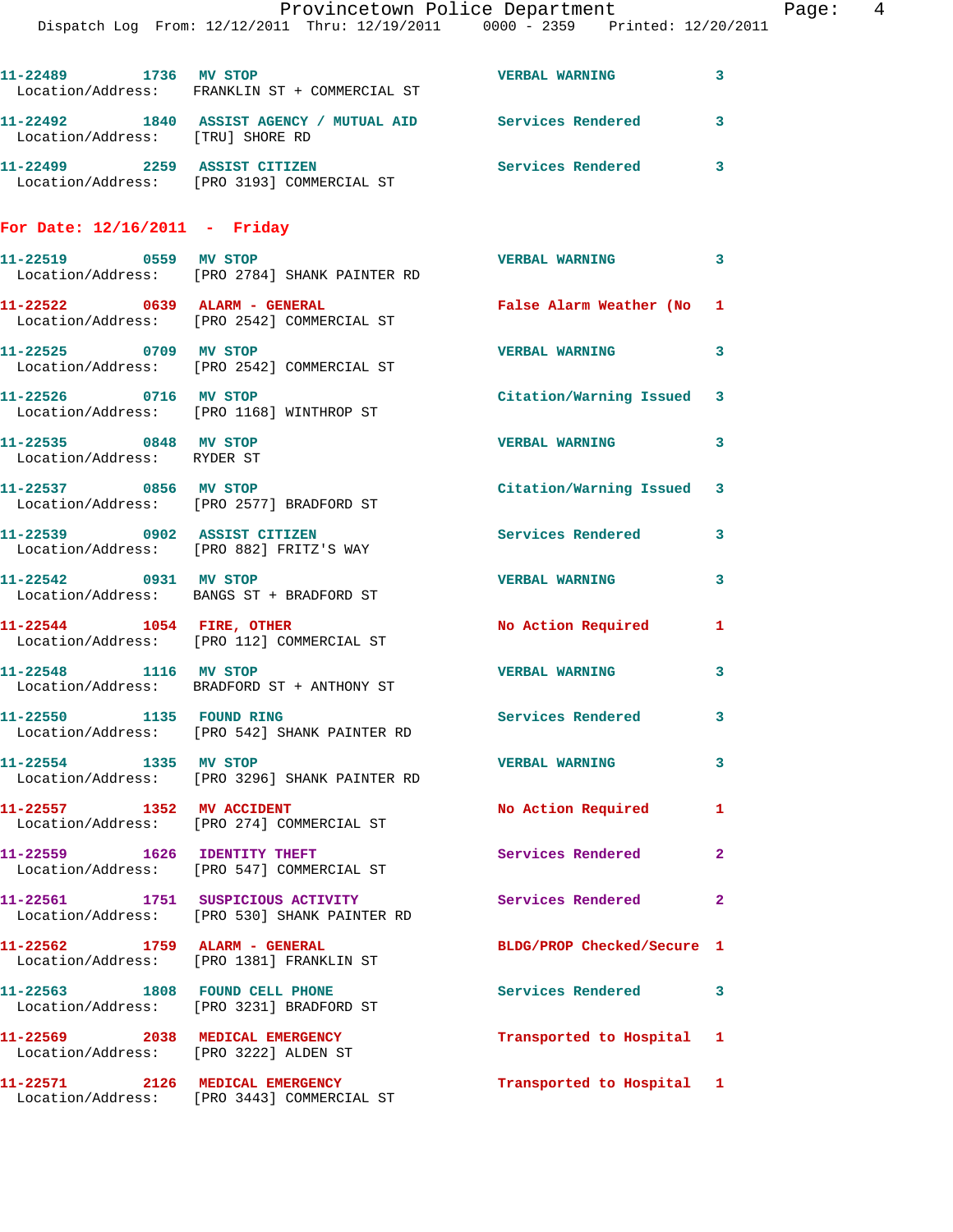| For Date: $12/17/2011$ - Saturday                               |                                                                                     |                           |                         |              |
|-----------------------------------------------------------------|-------------------------------------------------------------------------------------|---------------------------|-------------------------|--------------|
| 11-22590 0702 MV STOP<br>Location/Address: ROUTE 6              |                                                                                     | Citation/Warning Issued 3 |                         |              |
| 11-22593 0937 MV STOP<br>Location/Address: SHANKPAINTER RD      |                                                                                     | <b>VERBAL WARNING</b>     | $\overline{\mathbf{3}}$ |              |
|                                                                 | 11-22603 1220 ASSIST CITIZEN<br>Location/Address: [PRO 440] HARRY KEMP WAY          | Services Rendered         | $\overline{\mathbf{3}}$ |              |
| 11-22607 1337 MV STOP<br>Location/Address: [PRO 2518] ROUTE 6   |                                                                                     | <b>VERBAL WARNING</b>     | $\overline{\mathbf{3}}$ |              |
| 11-22608 1347 COMPLAINT<br>Location/Address: [PRO 2479] ROUTE 6 |                                                                                     | <b>Services Rendered</b>  | 3                       |              |
|                                                                 | 11-22613 1452 SUSPICIOUS ACTIVITY<br>Location/Address: [PRO 2807] ROUTE 6 RD        | Services Rendered         | $\overline{2}$          |              |
|                                                                 | 11-22617 1623 LARCENY / FORGERY / FRAUD<br>Location/Address: [PRO 526] RYDER ST EXT | <b>Services Rendered</b>  | $\overline{2}$          |              |
| 11-22621 1751 MV STOP                                           | Location/Address: ROUTE 6 + SNAIL RD                                                | <b>VERBAL WARNING</b>     | 3                       |              |
| Location/Address: [PRO 453] KILEY CT                            | 11-22622 1824 DOMESTIC DISTURBANCE/ASSAULT Peace Restored                           |                           | 1.                      | $\mathbf{1}$ |
| 11-22628 1905 MV STOP                                           | Location/Address: [PRO 569] WINSLOW ST                                              | <b>VERBAL WARNING</b>     | 3                       |              |
| 11-22639 2314 MV STOP                                           | Location/Address: [PRO 30] BRADFORD ST                                              | <b>VERBAL WARNING</b>     | 3                       |              |
|                                                                 | 11-22641 2353 COMPLAINT<br>Location/Address: [PRO 3443] COMMERCIAL ST               | No Action Required        | 3                       |              |

## **For Date: 12/18/2011 - Sunday**

| 11-22644 0048 MV STOP                                         | Location/Address: [PRO 3004] BRADFORD ST                                                                               | No Action Required        | $\overline{\mathbf{3}}$ |
|---------------------------------------------------------------|------------------------------------------------------------------------------------------------------------------------|---------------------------|-------------------------|
| 11-22647 0053 MV STOP<br>Location/Address: [PRO 80] CARVER ST |                                                                                                                        | <b>VERBAL WARNING</b>     | $\overline{\mathbf{3}}$ |
| 11-22649 0118 MV STOP                                         | Location/Address: [PRO 3004] BRADFORD ST                                                                               | No Action Required        | $\overline{\mathbf{3}}$ |
| 11-22650 0135 ALARM - GENERAL                                 | Location/Address: [PRO 1732] BAYBERRY AVE                                                                              | False Alarm Weather (No 1 |                         |
|                                                               | Location/Address: [PRO 3193] COMMERCIAL ST                                                                             | False Alarm Weather (No 1 |                         |
|                                                               | 11-22661      0727  LOST PROPERTY-WALLET/FOUND      No Action Required<br>Location/Address: [PRO 542] SHANK PAINTER RD |                           | $\mathbf{3}$            |
| 11-22663 0816 ALARM - FIRE                                    | Location/Address: [PRO 3488] COMMERCIAL ST                                                                             | False Alarm               | $\mathbf{1}$            |
| 11-22667 0911 ALARM - FIRE                                    | Location/Address: [PRO 515] RACE POINT RD                                                                              | False Alarm               | $\mathbf{1}$            |
|                                                               | 11-22669 1005 LOST WALLET/FOUND<br>Location/Address: [PRO 542] SHANK PAINTER RD                                        | No Action Required        | $\overline{\mathbf{3}}$ |
| 11-22671 1024 COMPLAINT                                       | Location/Address: [PRO 542] SHANK PAINTER RD                                                                           | <b>Services Rendered</b>  | $\mathbf{3}$            |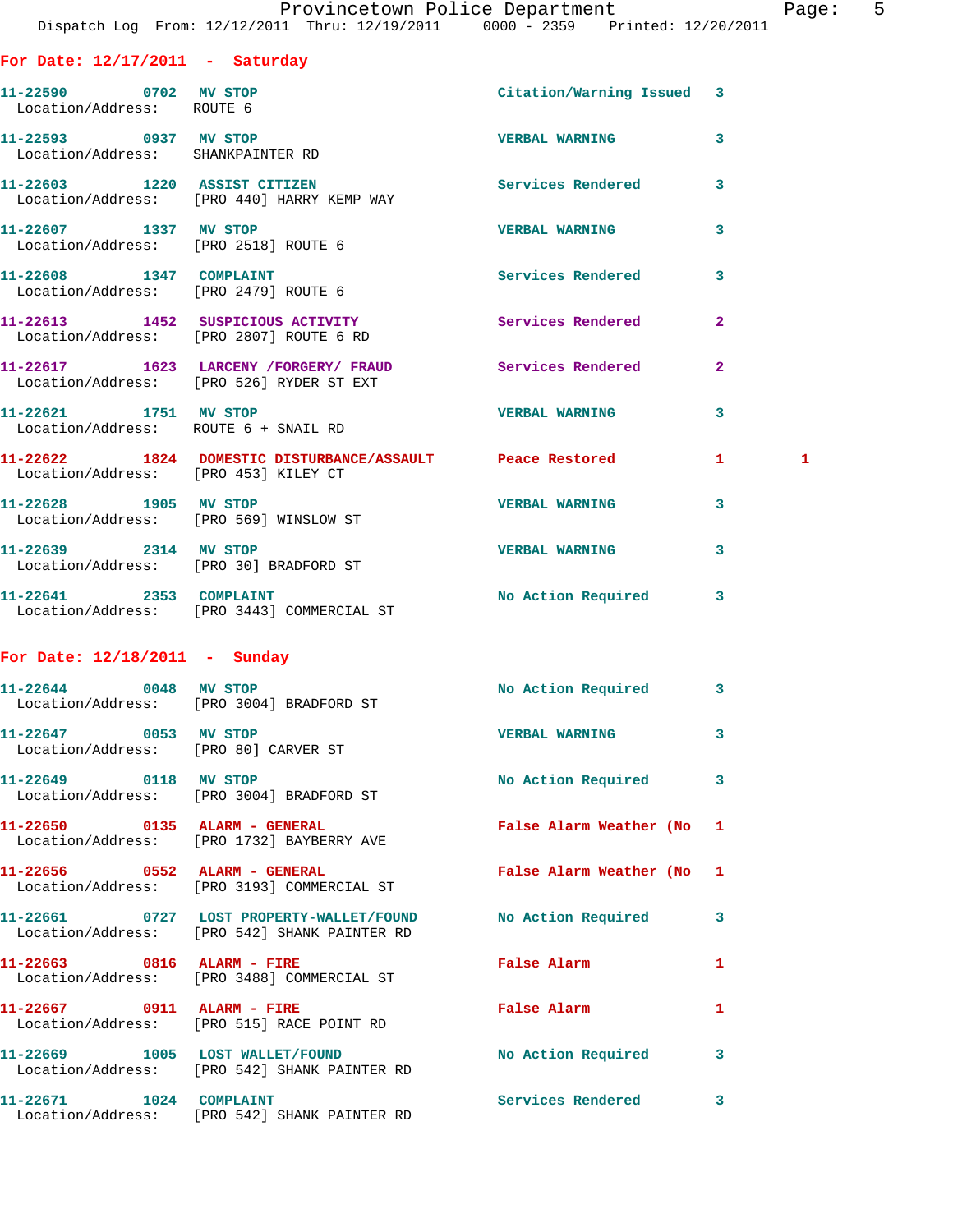|                                                               | Provincetown Police Department<br>Dispatch Log From: 12/12/2011 Thru: 12/19/2011 0000 - 2359 Printed: 12/20/2011 |                           |              | Page: 6 |  |
|---------------------------------------------------------------|------------------------------------------------------------------------------------------------------------------|---------------------------|--------------|---------|--|
| Location/Address: RACE POINT RD                               | 11-22672 1036 COMPLAINT                                                                                          | Services Rendered         | 3            |         |  |
|                                                               | 11-22673 1044 MEDICAL EMERGENCY Services Rendered<br>Location/Address: [PRO 356] COMMERCIAL ST                   |                           | $\mathbf{1}$ |         |  |
|                                                               | 11-22674 1116 DOMESTIC DISTURBANCE/VERBAL Services Rendered 1<br>Location/Address: [PRO 1220] HARRY KEMP WAY     |                           |              |         |  |
|                                                               | 11-22675 1129 COMPLAINT<br>Location/Address: [PRO 542] SHANK PAINTER RD                                          | Services Rendered         | 3            |         |  |
|                                                               | 11-22682 1720 MV STOP<br>Location/Address: [PRO 2479] ROUTE 6                                                    | VERBAL WARNING            | 3            |         |  |
| 11-22684 1736 MV STOP<br>Location/Address: [PRO 3440] ROUTE 6 |                                                                                                                  | No Action Required 3      |              |         |  |
| 11-22686 1755 MV STOP                                         | Location/Address: SHANK PAINTER RD + CAPTAIN BERTIE RD                                                           | <b>VERBAL WARNING</b>     | 3            |         |  |
|                                                               | 11-22687             1759    MV STOP<br>Location/Address:     [PRO 447] JEROME SMITH RD                          | <b>VERBAL WARNING</b>     | 3            |         |  |
|                                                               | 11-22692 2018 ASSIST CITIZEN/WATER Services Rendered<br>Location/Address: [PRO 3448] BRADFORD ST                 |                           | 3            |         |  |
|                                                               | 11-22697 2223 LOST SEAMANS BANK BAG<br>Location/Address: [PRO 221] COMMERCIAL ST                                 | Services Rendered         | 3            |         |  |
|                                                               | 11-22698 2233 MV STOP<br>Location/Address: COURT ST + COMMERCIAL ST                                              | Citation/Warning Issued 3 |              |         |  |
| For Date: $12/19/2011$ - Monday                               |                                                                                                                  |                           |              |         |  |
|                                                               | 11-22699 0013 ALARM - GENERAL<br>Location/Address: [PRO 2859] BRADFORD ST                                        | False Alarm               | 1.           |         |  |
| 11-22709 0322 COMPLAINT                                       |                                                                                                                  | SPOKEN TO                 | 3            |         |  |

| 11-22713 0619 MV STOP<br>Location/Address: ROUTE 6             |                                                                                | Citation/Warning Issued 3 |              |
|----------------------------------------------------------------|--------------------------------------------------------------------------------|---------------------------|--------------|
| Location/Address: HARRY KEMP WAY                               | 11-22715 0712 SPEED DOLLY ASSIGNMENT No Action Required                        |                           | $\mathbf{3}$ |
| 11-22716 0724 TRAFFIC CONTROL<br>Location/Address: BRADFORD ST |                                                                                | No Action Required        | $\mathbf{3}$ |
| Location/Address: BRADFORD ST                                  | 11-22717 0740 TRAFFIC CONTROL-RELOCATE M/V No Action Required                  |                           | 3            |
|                                                                | 11-22718 0758 ASSIST CITIZEN<br>Location/Address: [PRO 542] SHANK PAINTER RD   | <b>Services Rendered</b>  | $\mathbf{3}$ |
|                                                                | 11-22723 0854 MEDICAL EMERGENCY<br>Location/Address: [PRO 1237] MILLER HILL RD | <b>PATIENT REFUSAL</b>    | $\mathbf{1}$ |
| 11-22725 0903 MV STOP<br>Location/Address: [PRO 2518] ROUTE 6  |                                                                                | <b>VERBAL WARNING</b>     | $\mathbf{3}$ |
| 11-22727 0928 MV STOP                                          | Location/Address: [PRO 530] SHANK PAINTER RD                                   | <b>VERBAL WARNING</b>     | 3            |
| 11-22729 0935 ALARM - FIRE                                     | Location/Address: [PRO 514] RACE POINT RD                                      | <b>Services Rendered</b>  | $\mathbf{1}$ |
| 11-22730 0945 MV STOP<br>Location/Address: SHANKPAINTER RD     |                                                                                | <b>VERBAL WARNING</b>     | 3            |

Location/Address: RACE POINT RD